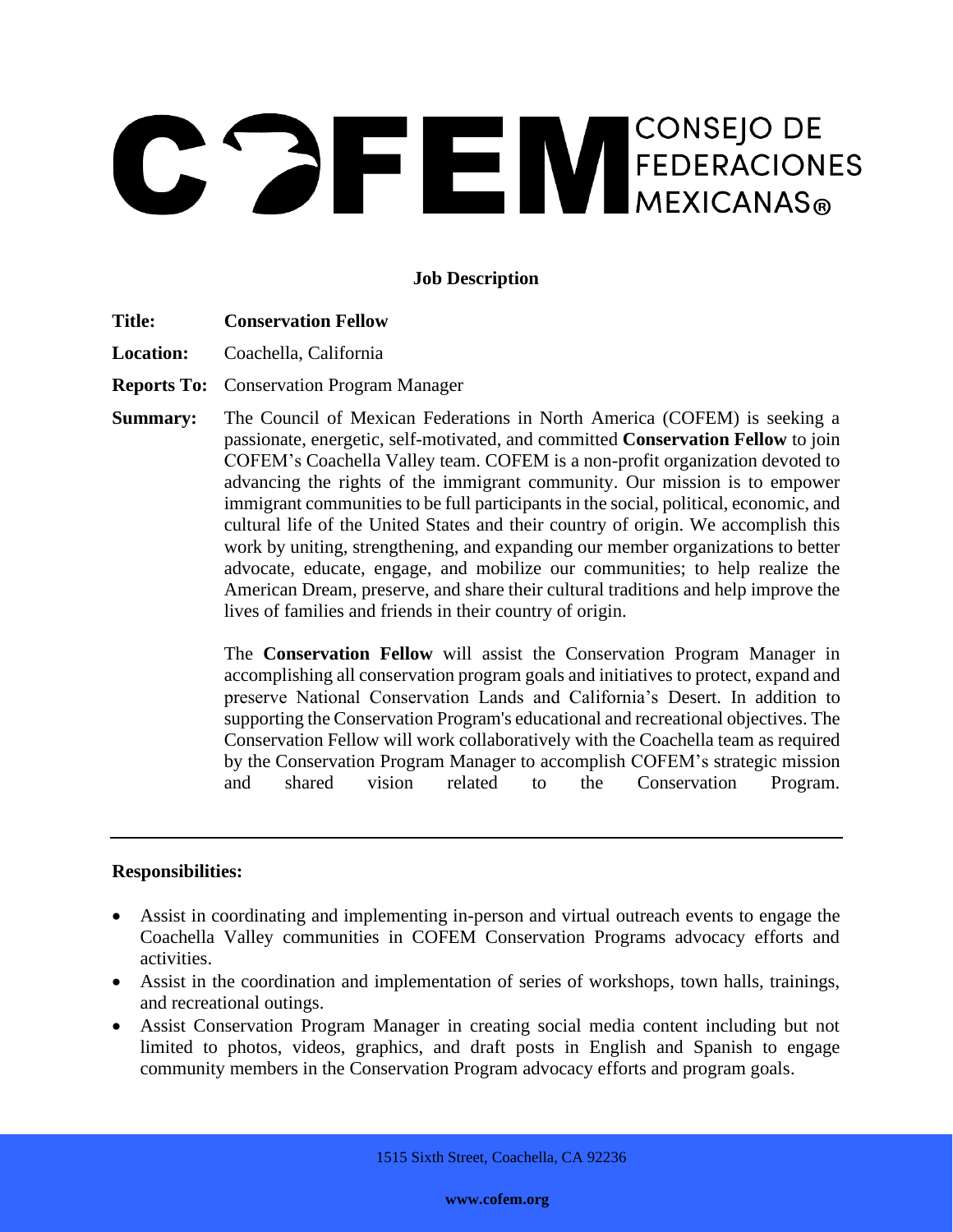- Assist the Conservation Program Manger to communicate and mobilize Public Lands Defenders, civic promotors, and other community members to join COFEM's Conservation Program advocacy efforts.
- Create postcards, flyers, and other handouts as needed in English and Spanish to increase community outreach.
- Engage Public Lands Defenders and civic promoters in COFEM's Conservation Program activities to retain their participation.
- Work with Latinx, Spanish-speaking, and immigrant communities to increase knowledge and support for National Conservation Lands and California's Desert.
- Build and develop strong relationships with community members, partner conservation organizations, elected officials, small business owner, school district, local elected officials, local media representatives, and other key community stakeholders to support advocacy actions.
- Conduct presentations before community organizations, Clubs and affiliate organizational members, Civic Promoters, Public Lands Defenders, and/or volunteers.
- Attend conferences, meetings, trainings, webinars, and/or certification programs.
- Other responsibilities may be assigned related to the Coachella Conservation Program.

# **Required Skills and Experience:**

- A strong, personal commitment to conservation of California deserts. A demonstrated passion to protect public lands is preferred.
- Applicants must live in the Coachella Valley.
- Excellent and Proven communications skills- both written and oral- for presentations, reports, grants, advocacy alerts and blogs in English and Spanish.
- Experience in conservation activism and community organizing within the public, private, or non-profit sector are strongly preferred, though not required.
- Experience managing social media accounts (Facebook, Instagram, and Twitter) for a nonprofit organization or campaign is a significant plus.
- Experienced in event coordination, and facilitation.
- Demonstrated commitment to working with the immigrant and Spanish speaking community.
- A willingness to work collaboratively with people of diverse backgrounds and interests.
- Significant interpersonal skills including team building.
- A willingness to travel and conduct field work in remote locations.
- Capacity to be self-directed and self-motivated in your work.
- Advanced in Microsoft Office programs such as Word, Excel, and PowerPoint, in addition to cloud base programs.
- Demonstrate ability to be creative, flexible, and well-organized.

## **Education Requirements:**

Bachelor's degree in environmental science, geography, geology, policy, and natural resources or a related field is highly preferred. Education requirements may be waived if the candidate meets the above skills and experience or is currently pursuing their bachelor's degree in a related field.